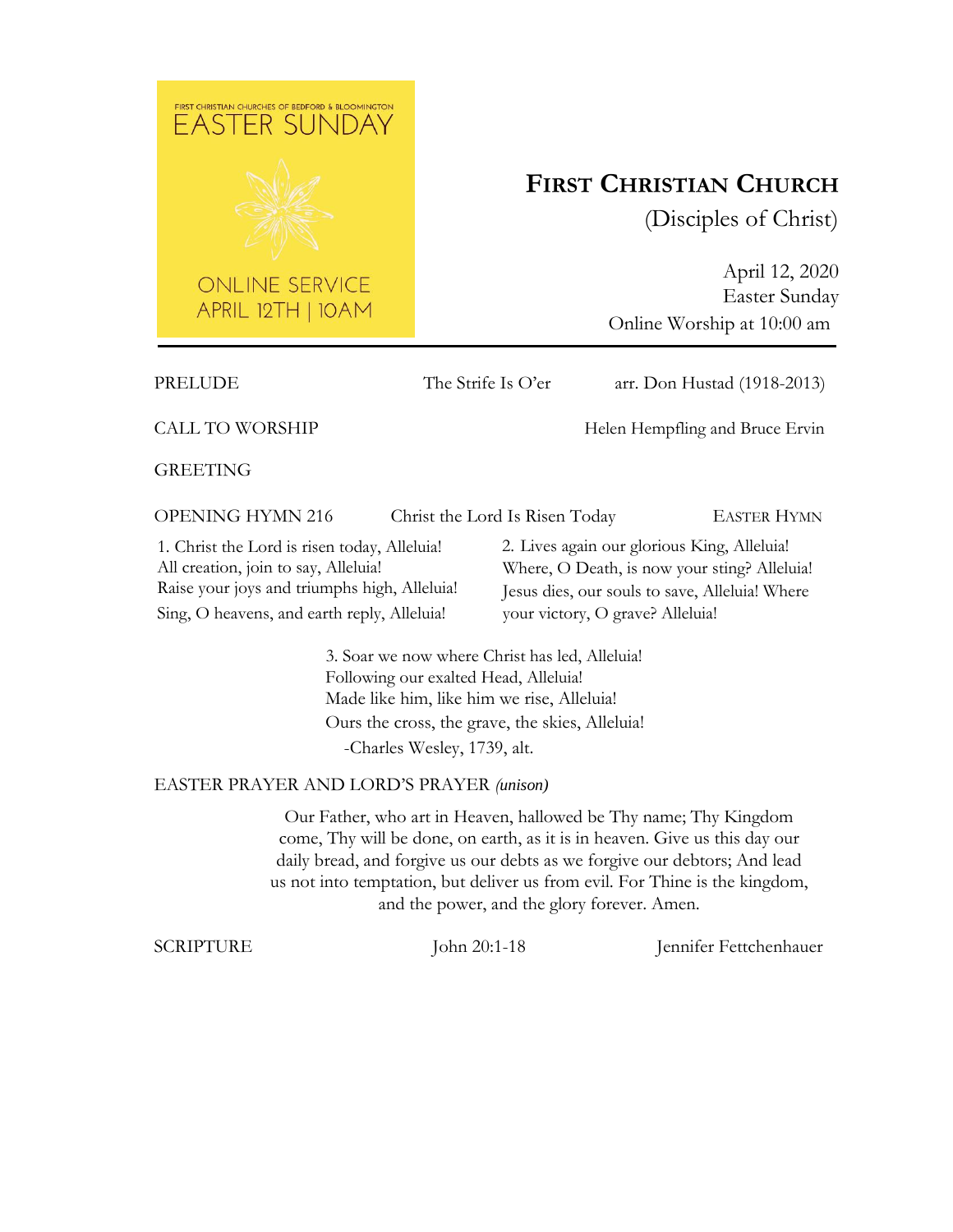INTRODUCTION Rev. Teresa "Terri" Hord Owens General Minister and President, Christian Church (Disciples of Christ)

PROCLAMATION Rev. Teresa "Terri" Hord Owens

INVITATION TO GIVING Easter Special Offering

Response of Praise Doxology

*You are invited to offer your gift online, by mail, through your bank, or by text to give (see back page). The method of giving does not matter. It's the mission that makes a difference!*

Prayer of Dedication for the Offering

#### THE LORD'S SUPPER

Invitation to the Table

Words of Institution and Prayer of Consecration for the Bread and Cup

*Please hold the communion elements in your hands during the communion solo. We will partake of them in unison following the solo.*

Sharing of the Bread and Cup

| Easter (from Five Mystical Songs)<br>Communion Solo                                                                                                                                                                                                          | Ralph Vaughan Williams |
|--------------------------------------------------------------------------------------------------------------------------------------------------------------------------------------------------------------------------------------------------------------|------------------------|
| Jihye Choi, piano<br>Joseph Andreola, baritone                                                                                                                                                                                                               | $(1872 - 1958)$        |
| Rise heart; thy Lord is risen. Sing his praise<br>Without delays,<br>Who takes thee by the hand, that thou likewise<br>With him may'st rise;<br>That, as his death calcined thee to dust,<br>His life may make thee gold, and much more, Just.               |                        |
| Awake, my lute, and struggle for thy part<br>With all thy art.<br>The cross taught all wood to resound his name<br>Who bore the same.<br>His stretched sinews taught all strings, what key<br>Is best to celebrate this most high day.                       |                        |
| Consort both heart and lute, and twist a song<br>Pleasant and long:<br>Or since all music is but three parts vied,<br>And multiplied;<br>O let thy blessed Spirit bear a part,<br>And make up our defects with his sweet art.<br>-George Herbert (1593-1633) |                        |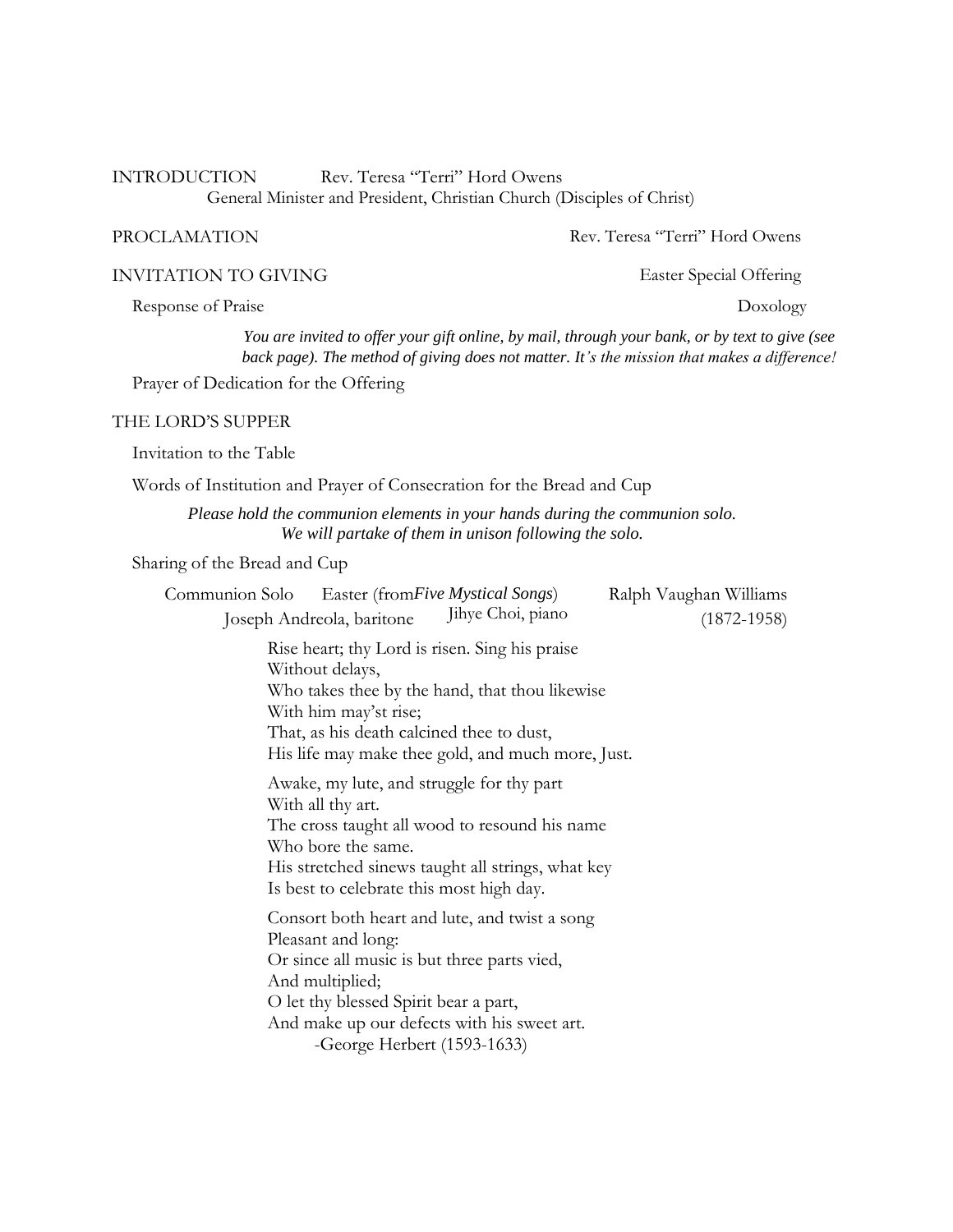Partaking of the Bread and Cup *(unison)*

Prayer of Thanksgiving

#### INVITATION TO COMMUNITY

| <b>HYMN 218</b>    | Thine Is the Glory                                                                                                                                                                                                                                                                                                      | <b>MACCABEUS</b>            |
|--------------------|-------------------------------------------------------------------------------------------------------------------------------------------------------------------------------------------------------------------------------------------------------------------------------------------------------------------------|-----------------------------|
|                    | Thine is the glory, risen, conquering Son,<br>endless is the victory thou o'er death hast won.<br>Angels in bright raiment rolled the stone away,<br>kept the folded graveclothes where thy body lay.<br>Thine is the glory, risen, conquering Son,<br>endless is the victory thou o'er death hast won.                 |                             |
|                    | Lo! Jesus meets us, risen from the tomb;<br>lovingly he greets us, scatters fear and gloom;<br>let the church with gladness hymns of triumph<br>sing, for our Lord now liveth; death hath lost its<br>sting. Thine is the glory, risen, conquering Son,<br>endless is the victory thou o'er death hast won.             |                             |
|                    | No more we doubt thee, glorious Prince of life!<br>Life is nought without thee; aid us in our strife;<br>make us more than conquerors, through thy deathless love.<br>Bring us safe through Jordan to thy home above.<br>Thine is the glory, risen, conquering Son,<br>endless is the victory thou o'er death hast won. |                             |
|                    | -Edmond L Budry, 1904; tr. R. Birch Hoyle, 1923                                                                                                                                                                                                                                                                         |                             |
| <b>BENEDICTION</b> |                                                                                                                                                                                                                                                                                                                         |                             |
| <b>POSTLUDE</b>    | Toccata                                                                                                                                                                                                                                                                                                                 | Théodore Dubois (1837-1924) |

*This service was pre-recorded in various segments to allow the worship leaders to strictly follow guidelines regarding social distancing.*

*Special thank you to Ashlyn Reynolds, Jono Palmer and Jennifer Fettchenhauer for assistance in producing and posting our worship services online.*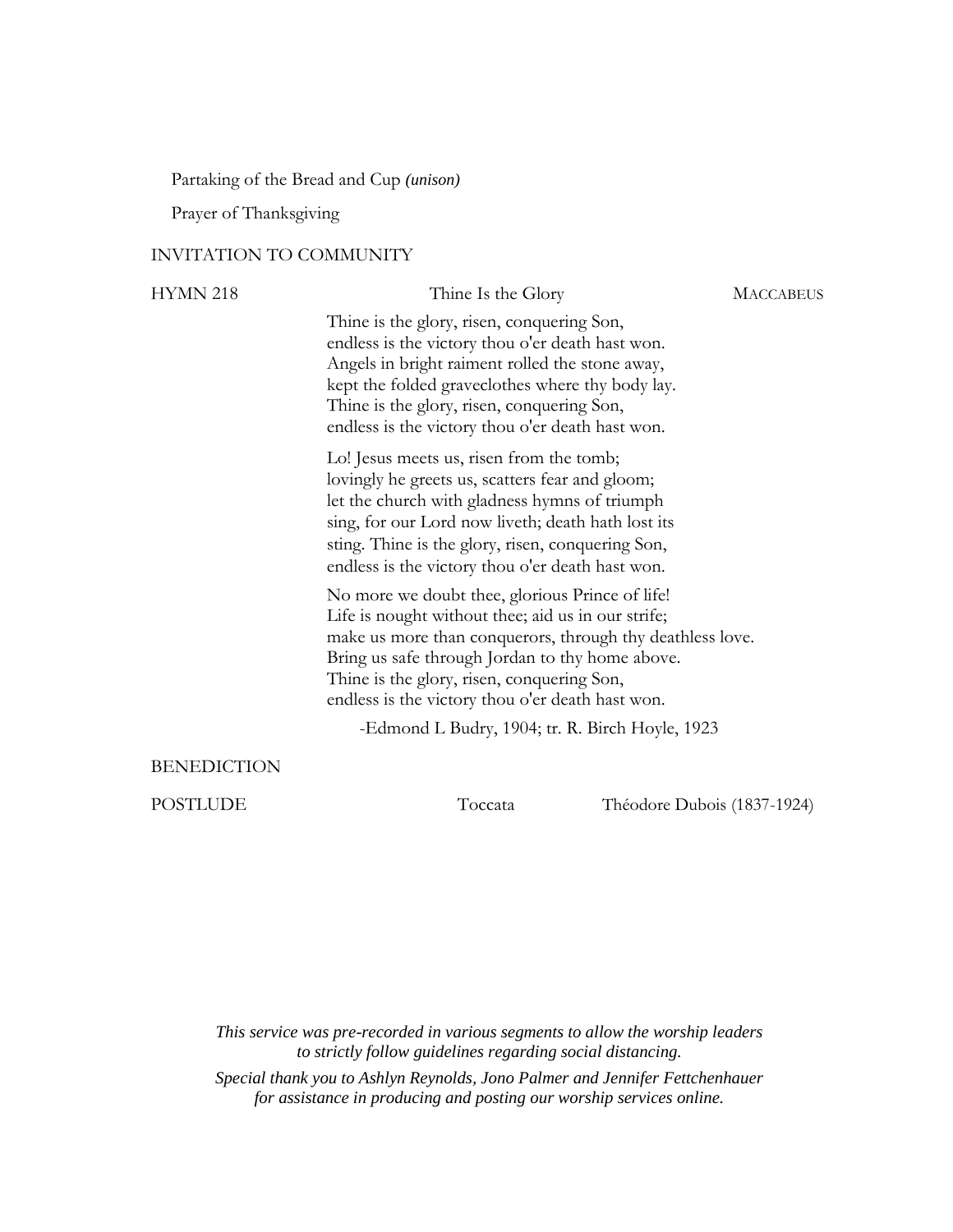

*"This is the day that the Lord has made; let us rejoice and be glad in it." – Psalm 118:24 NRSV* Across the United States, Canada, and beyond, Disciples are rejoicing in all that the Lord has made.

We rejoice with the **Central Pastoral Office for Hispanic Ministries (Obra Hispana)**, **National Convocation**, and **North American/Pacific Asian Disciples (NAPAD)**, who will be holding their biennial gatherings *together* this summer for the first time.

We rejoice with the growing number of congregations who, with support from **Green Chalice** and **Disciples Home Missions**, find new ways to care for all that the Lord has made – developing recycling programs, installing solar panels, planting community gardens, and more.

We rejoice in all the stories and voices preserved by the **Disciples of Christ Historical Society**, who work every day to document and share our Church's heritage.

We rejoice that lives are restored through the work done by the **National Benevolent Association**'s Prison and Jail Ministry. This collaborative group develops and shares resources to help Disciples serve and minister to those currently and formerly incarcerated.

We rejoice in the work **Disciples Women** do together to combat human trafficking, working together with **Global Ministries**, to partner with organizations supporting vulnerable communities around the world.

This Easter, *we* rejoice together as one Church, as the One Body of Christ. We rejoice in all that we accomplish together, and the work God accomplishes through us.

**Let us rejoice that the Easter offering, through Disciples Mission Fund, makes this ministry – and so much more – possible.** Through the general ministries of our Church, lives are changed and our world is transformed. **Will you rejoice with us and give to this special day offering?**

This Easter season, let us rejoice in all the ways our wider Church embodies the Spirit of Resurrection, through life-giving ministry.

Find more stories from our general ministries and give online at disciplesmissionfund.org.